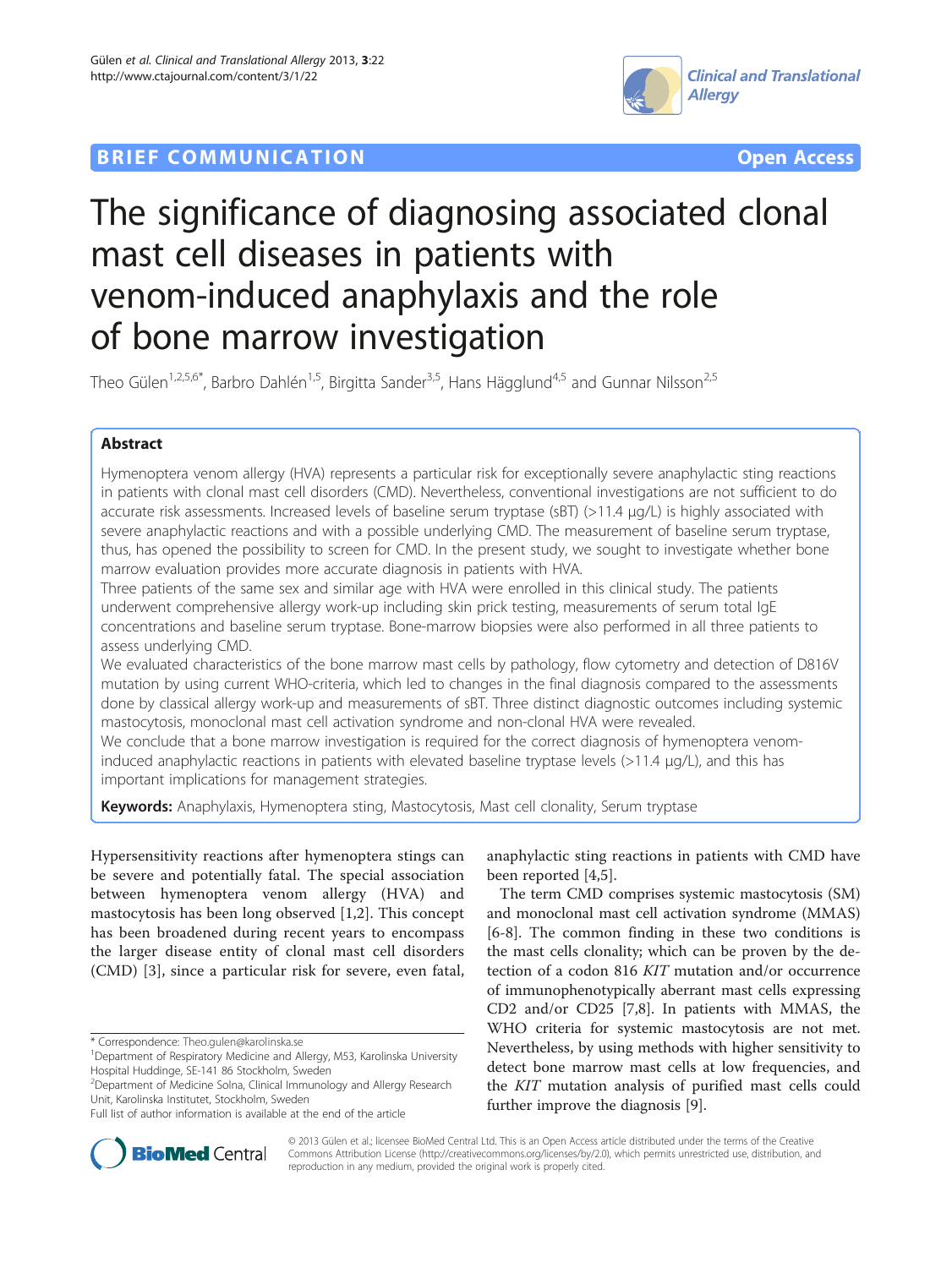Presently, the diagnosis of HVA is based on clinical history, skin prick test and allergen-specific IgE [\[10](#page-4-0)]. Moreover, the measurement of baseline serum tryptase (sBT) has opened the possibility to screen for CMD. However, conventional investigations, including allergy work-up and measurements of sBT levels, are not sufficient enough to predict a possible underlying CMD. In the present study, therefore, we sought to assess whether investigation with bone marrow biopsy and flow cytometry provides more accurate diagnosis in HVA patients with elevated baseline tryptase levels  $(>11.4 \mu g/L)$ .

# Findings

# Patients and methods

Case 1: A 72 year old, previously healthy woman without known sensitization, had a wasp sting on her hand in 2001. She reacted only with local swelling. She got another wasp sting on her lower arm in 2003, and immediately noted swelling of the face. She felt tingling in hands and fingers, laid down on the ground and began to sweat. She had no breathing difficulties. She was about to pass out when the ambulance arrived. Her blood pressure was too low to measure. The patient received standard treatment with epinephrine and intravenous fluids by ambulance personal before she was transferred to hospital, where she remained overnight and recovered.

Case 2: A 67 year old, previously healthy woman without known sensitization, got a wasp sting in her lower leg during the 1970s and reacted only with local swelling. In 2005 she had another wasp sting on her left elbow. Within 5 minutes, she became dizzy and experienced palpitations and chills, and had abdominal cramps, nausea and vomiting. Shortly thereafter she became unconscious and suffered urinary and fecal incontinence. She was transferred to hospital by ambulance, where she received standard treatment with epinephrine, antihistamines and corticosteroids and recovered.

Case 3: A 71 year old, previously healthy woman had her first wasp sting at the age of 5. She passed out and was taken into hospital. During the 1970s, she received another wasp sting and again reacted with syncope. She was transferred to the local hospital and received treatment with epinephrine, antihistamines and corticosteroids before she recovered. More recently, in 2008, she became dizzy and had heart palpitations after yet another wasp sting. She also had breathing difficulties. She was afraid of treating herself with epinephrine autoinjector because of concern about its side effects, but after a couple of hours she recovered spontaneously.

All patients went through a complete clinical and physical examination along with an allergic work-up including skin prick testing (SPT) with commercial extracts (ALK-Abelló A/S, Horsholm, Denmark) of hymenoptera venom (honey bee and vespula). SPT was considered positive if

the difference between the mean of the wheal's length and width and the negative control was at least 3 mm. The specific IgE antibody test (Immuno CAP Phadiatop®, ThermoFisher, Uppsala, Sweden) was also performed and considered positive for values ≥0.35 kU/L. Moreover, serum concentrations (μg/L) of baseline tryptase levels (ThermoFisher) and serum total IgE (kU/L) levels were determined by ImmunoCap Total IgE (ThermoFisher, Uppsala, Sweden) in all three patients according to manufacturer's instructions.

In the third case, we have further investigated by component-resolved diagnosis of serum sIgE antibodies with purified and recombinant species-specific allergens of hymenoptera venom r Ves v1, r Ves v5 and r Api m1 IgE (ThermoFisher, Uppsala, Sweden). The presence of hymenoptera allergen through basophil allergen threshold sensitivity, CD-sens, was also performed by using commercial honey bee and vespula extracts (ALK-Abelló A/S, Horsholm, Denmark), as previously described [[11](#page-4-0)]. Finally, intracutaneous tests (ICT) were performed using bee and vespid venom extracts (ALK-Abelló A/S, Horsholm, Denmark). A volume of 0.02 ml of allergen concentrations ranging from  $10^{-5}$  -  $10^{\circ}$  μg/ml, as well as negative and positive control (histamine 0.1mg/ ml) were administered simultaneously in the skin. A wheal of 5 mm in diameter with erythema after 15 min was regarded as a positive reaction [\[12](#page-4-0)].

Diagnosis of anaphylaxis was confirmed in all patients according to NIH criteria [\[13](#page-4-0)], when either reduced blood pressure or associated-symptoms like syncope/ pre-syncope; and/or respiratory compromise or a laryngeal oedema were present accompanied by the involvement of the skin-mucosal tissue or gastrointestinal symptoms.

Mast cells in bone marrow biopsy sections were analyzed to evaluate underlying CMD following established criteria for morphology, histology and immunohistochemistry, flow cytometry, and mutational analysis [[14](#page-5-0)-[16](#page-5-0)]. Diagnosis of systemic mastocytosis was evaluated using current WHO criteria [[6\]](#page-4-0) (Table [1](#page-2-0)). Notably, none of the patients presented with urticaria pigmentosa (UP) like skin lesions.

The study was approved by Stockholm's Ethical Review Board, (Dnr: 2011/1750-31/3), and patients provided their informed consent.

# Results

Both SPT and specific IgE antibody test by ImmunoCAP were positive in Case 1 and 2. Nevertheless, in Case 3, SPT, ImmunoCAP, component-resolved analysis of hymenoptera venom r Ves v1, r Ves v5 and r Api m1 IgE (<0.10 kE/L), and also basophil activation test CD-sens for hymenoptera venom were all negative  $( $0.10 \text{ kE/L}$ ).$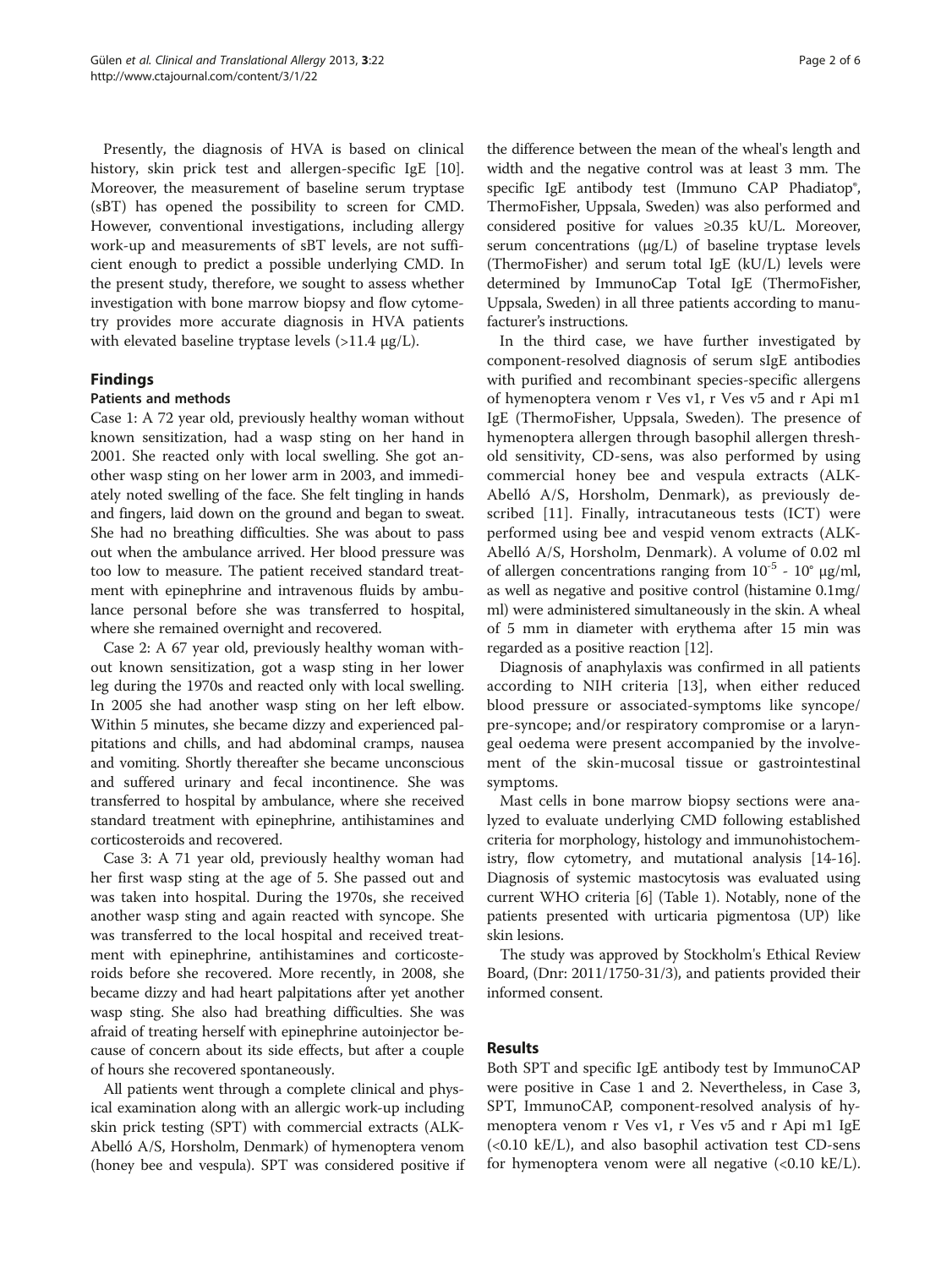## <span id="page-2-0"></span>Table 1 WHO diagnostic criteria for systemic mastocytosis\*

Major criterion

1. Presence of multifocal, dense mast cell infiltrates (>15 in aggregates) in bone marrow or other extracutaneous organs

Minor criteria

- 1. >25% mast cells spindle-shaped or with abnormal morphology in bone marrow or other extracutaneous organs.
- 2. Detection of c-kit point mutation at codon 816 in bone marrow, blood or extracutaneous organs
- 3. Mast cells that coexpress CD117 with CD2 and/or CD25, in bone marrow or extracutaneous organs
- 4. Persistent increased serum total tryptase level (>20 ng/ml)

\*The diagnosis of systemic mastocytosis (SM) can be established if the major and one minor criterion or three minor criteria are fulfilled (adapted from reference 6). If the patients fulfill only one or two minor criteria (particularly criteria 2 or 3), which not sufficient for SM diagnosis, will be diagnosed as monoclonal mast cell activation syndrome.

However, further investigation with ICT gave a positive reaction for wasp venom at concentration of  $10^{-4}$  µg/ml.

Histopathological, immunohistochemical and flow cytometry investigation of bone marrow led to changes in the final diagnosis compared to the assessments done by classical allergy work-up and measurements of serum baseline tryptase (sBT), and three distinct diagnostic outcomes were associated with the HVA. The MMAS diagnosis was made in Case 1 since only 2 minor criteria was fulfilled (aberrant phenotype and KIT D816V mutation); whereas Case 2 received diagnosis of SM by fulfillment of 3 minor criteria (atypical mast cell morphology, aberrant phenotype and Kit D816V mutation). However, there were no signs of mast cell clonality in Case 3. Figure 1 and Table [2](#page-3-0) summarizes the different features of the patients.



multiparameter flow cytometry. The percentages of CD117++/CD33+ mast cells and of mast cells with aberrant phenotype CD117++/ CD33+/CD25+/CD2+ in the three cases are indicated in the graph. In case 1, 0.27% of total bone marrow cells were mast cells. These could be divided, based on expression of CD25 and CD2 in two populations; normal mast cells (pink) (0.16%) and pathological mast cells with expression of CD25 (green) and CD2 (blue) (0.11%). In case 2, total mast cells were 0.09% and the majority of these were CD25+/CD2+ (0.08%). In case 3, the frequency of mast cells was below the detection limit. The antibody combination used was CD2 (FITC; DAKO) - CD25 (PE; DAKO) - CD33 (PerCP-Cy5.5; Becton-Dickinson) - CD34 (PC7; Beckman-Coulter) - CD117 (APC; Beckman-Coulter) – HLA-DR (Pacific Blue; BioLegend) – CD45 (Krome Orange; Beckman-Coulter). 500 000 cells were collected using a Canto2 flow cytometer (BD Bioscience).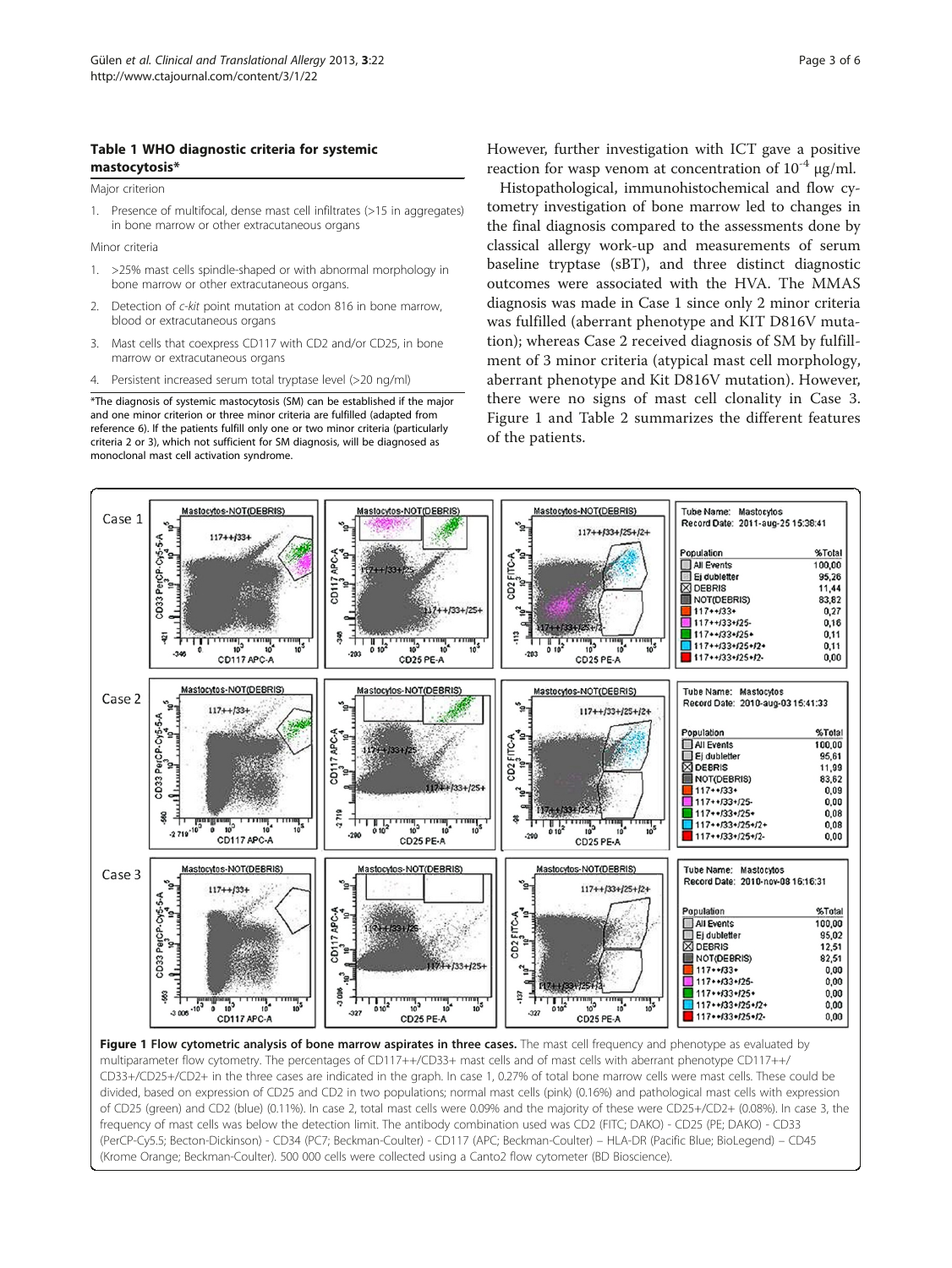| Case No                                                        | 1                      | $\overline{2}$         | 3                                                                 |
|----------------------------------------------------------------|------------------------|------------------------|-------------------------------------------------------------------|
| Gender                                                         | Female                 | Female                 | Female                                                            |
| Current age (age with latest reaction)                         | 72 (63)                | 67(60)                 | 71 (67)                                                           |
| Cause of anaphylaxis                                           | Wasp                   | Wasp                   | Wasp                                                              |
| Symptoms during manifestation(s) of anaphylaxis                | Syncope, hypotension   | Syncope, hypotension   | Syncope, hypotension, dyspnea                                     |
| Skin prick test                                                | Vespula: Pos (2+)      | Vespula: Pos (3+)      | Vespula: Neg                                                      |
|                                                                | Honey bee: Neg         | Honey bee: Neg         | Honey bee: Neg                                                    |
| ImmunoCap (normal value <0.35 kU/L)                            | Vespula: 0.86 kE/L     | Vespula: 0.76 kE/L     | Vespula: < 0.10 kE/L                                              |
|                                                                | Honey bee: < 0.10 kE/L | Honey bee: < 0.10 kE/L | Honey bee: < 0.10 kE/L                                            |
| Intracutaneous test                                            | n/a                    | n/a                    | Vespula: Pos (at $10^{-4}$ µg/ml<br>concentration) Honey bee: Neg |
| Serum total IgE (kE/L)                                         | 14                     | 89                     | 35                                                                |
| sBT (normal value <11.4 µg/L)                                  | 12                     | 14                     | 23                                                                |
| <b>UP-like skin lesions</b>                                    | None                   | None                   | None                                                              |
| Multifocal mast cell clusters                                  | None                   | None                   | None                                                              |
| >25% mast cells spindle- shaped or with<br>abnormal morphology | None                   | >25% spindle-shaped    | None                                                              |
| Abberant immunophenotype (CD2/CD25<br>mast cells)              | $+/+$                  | $+/+$                  | $-/-$                                                             |
| <b>Kit mutation D816V</b>                                      | $^{+}$                 | $^{+}$                 |                                                                   |
| Venom immunotherapy                                            | Yes, lifelong          | Yes, lifelong          | Planned for 5 years                                               |
| <b>Final diagnosis</b>                                         | MMAS <sup>*</sup>      | SM <sup>#</sup>        | Non-clonal HVA <sup>n</sup>                                       |

<span id="page-3-0"></span>

SM systemic mastocytosis, MMAS monoclonal mast cell activation syndrome, UP-like urticaria pigmentosa like, HVA hymenoptera venom allergy. \*

MMAS diagnosis was established by fulfillment of mast cells clonality (abberant immunophenotype and/or proven c-kit mutation D816V.

\*SM diagnosis was established by fulfillment of 3 minor criteria (presence of atypical mast cell morphology, abberant immunophenotype and Kit mutation D816V).<br>"Non-clopel HVA diagnosis was established after excluding mast "Non-clonal HVA diagnosis was established after excluding mast cells clonality and other histopathological features of bone marrow mast cells.

### n/a, not analyzed; sBT Baseline serum tryptase.

# Discussion

Evaluation of the above-mentioned cases exemplifies the high stakes diagnostic challenge encountered by the allergist. The patients presented with demographically (age and gender), clinically and somewhat serologically similar data, yet all three ended up with different diagnoses. Diagnosis of anaphylaxis could be made clinically by using NIH criteria, accordingly hypotension related symptoms presented in all cases. We have considered differential diagnosis such as hyperventilation, panic attack/anxiety; however, these were unlikely in the clinical context since there were a clear temporality in all instances. Unfortunately, there were no tryptase analyses from any of the cases during the acute reaction. There were no alternative explanations of elevated baseline tryptase levels in any of the patients since none of them suffered from associated diseases, such as renal failure.

It is noteworthy that the absence of venom sensitization by skin prick testing and/or ImmunoCap despite a convincing history has been a well-known phenomenon in mastocytosis patients with HVA [[17,18\]](#page-5-0). In line with a recent study [\[19](#page-5-0)], even performing a basophil activation test (BAT) in the Case 3 did not provide any further support for wasp or bee sensitization. Interestingly, when we performed ICT in this patient, we could finally prove a wasp sensitization. Thus, all four tests (SPT, ImmunoCAP, BAT and ICT) should be performed in negative tested HVA patients before considering a patient as a true negative.

Patients with increased sBT  $(>11.4 \mu g/L)$  have a greater risk to develop more severe anaphylactic reactions to hymenoptera stings compared to those with normal values [[20](#page-5-0),[21](#page-5-0)], and are also thought to have an increased risk for the appearance of side-effects during venom immunotherapy [[22](#page-5-0)]. In Cases 1 and 2, fortunately both updosing and maintenance venom immunotherapies have been tolerated without any side effects (follow-up of seven years and three years respectively). Furthermore, the management of HVA patients with CMD involves unusual problems including severe, potentially fatal anaphylactic reactions after new stings, even if patients undergo venom specific immunotherapy [[4,5](#page-4-0)]. The current guidelines, therefore, recommend life-long immunotherapy for patients with CMD, whereas 3–5 years venom immunotherapy induces long-term protection in patients with HVA alone. Thus, it is of immense importance to identify risk-prone patients by investigating a possible underlying CMD in patients with severe HVA.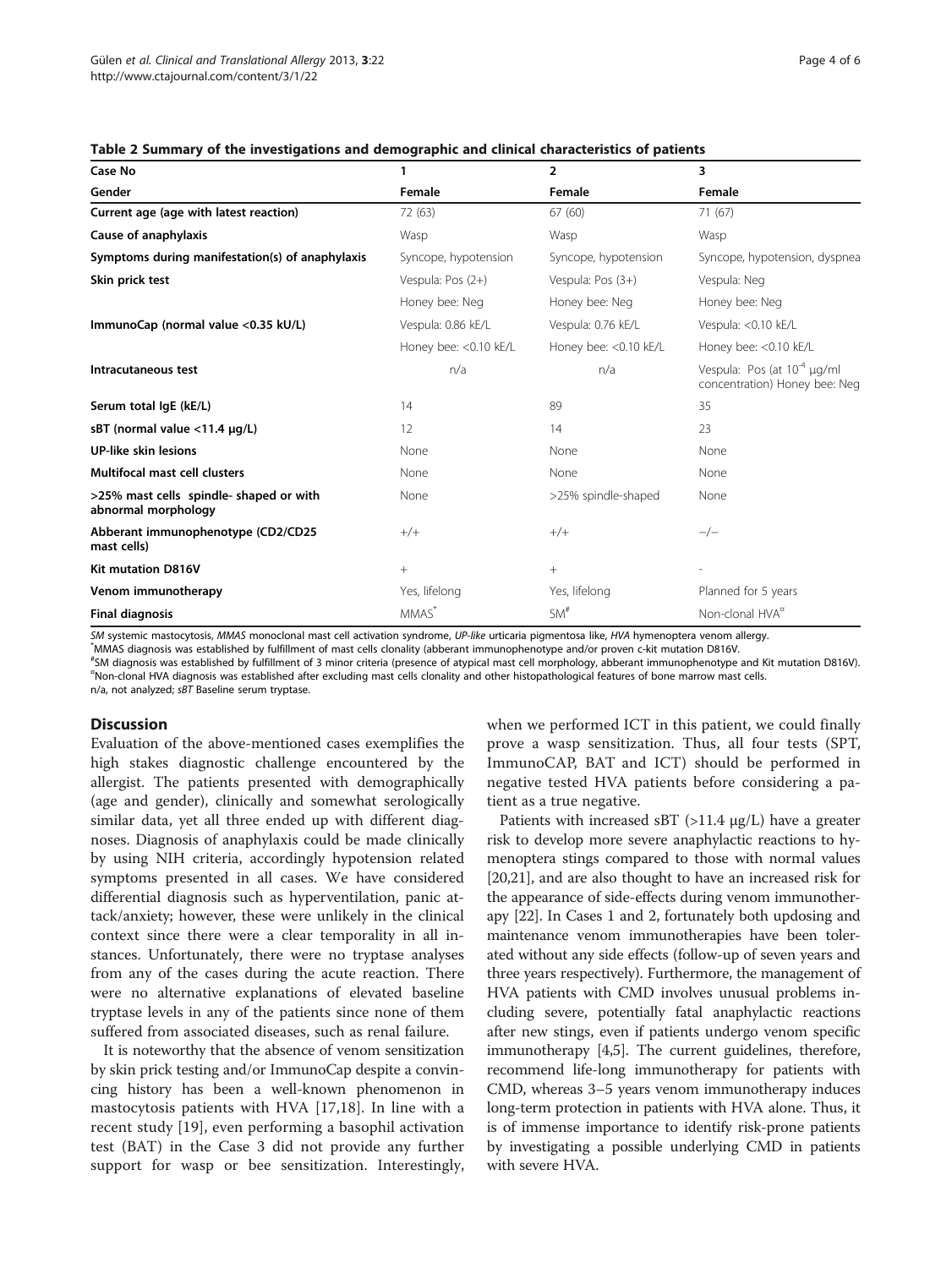<span id="page-4-0"></span>Measurement of sBT provides a possibility to screen for patients with CMD; however, as demonstrated in this study, sBT per se is not a sufficient marker to distinguish different anaphylaxis phenotypes. Currently, the definite diagnosis in such patients can only be established after a bone marrow biopsy. Nevertheless, the identification of high risk patients that could be eligible for bone marrow examination remains a subject of discussion. According to the current guidelines, a bone marrow biopsy in patients with HVA is recommended if sBT is higher than 20 μg/L, or when signs and symptoms of mastocytosis, such as urticaria pigmentosa, are present [6]. Yet, 34% of the patients with HVA and CMD have a sBT lower than 20 μg/L [3]. Therefore it has been proposed that the sBT cut-off should be lowered to 11.4 μg/L to assess mast cell clonality including histopathological evaluation of bone marrow [[22](#page-5-0)]. However, this practice has not yet come under consideration as a standard routine. Interestingly, the Spanish Network on Mastocytosis has recently proposed a scoring method to prescreen HVA patients before a possible further investigation with bone marrow examination in order to determine underlying CMD [[23\]](#page-5-0). All three cases in our study scored enough to qualify bone marrow examination supporting that REMA-score could be beneficial tool in similar cases. In Case 3, we considered the option to perform a new bone marrow biopsy since the baseline tryptase levels remain elevated. At the moment, however, the patient denied to undergo a new biopsy.

The accurate diagnosis has both therapeutic and preventive implications for management strategies. Hence, patients with anaphylactic shock after insect sting and elevated sBT (>11.4 μg/L) might be considered for bonemarrow investigation in order to obtain better risk assessment regardless of other signs or symptoms of CMD.

#### Abbreviations

HVA: Hymenoptera venom allergy; CMD: Clonal mast cell disorders; SM: Systemic mastocytosis; MMAS: Monoclonal mast cell activation syndrome; sBT: Serum baseline tryptase; SPT: Skin prick test; IgE: Immunoglobuline E; UP: Urticaria pigmentosa; BAT: Basophil activation test; ICT: Intracutaneous test.

#### Competing interests

The authors report no conflict of interest.

#### Authors' contributions

TG wrote the manuscript. GN revised and critically reviewed the manuscript. TG, HH and BD performed clinical assessments of the patients included. BS carried out the evaluation of bone marrow samples. TG, BD, BS, HH and GN all contributed to the initiation and design of the study. All authors were involved in the preparation of the article and gave their final approval of the submitted version.

#### Funding

This study was supported by grants from the Swedish Research Council; Swedish Heart Lung Foundation; Ellen, Walter and Lennart Hesselman´s foundation; Hans von Kantzow´s foundation; Center for Allergy Research, Karolinska Institutet; and through the regional agreement on medical

training and clinical research (ALF) between Stockholm County Council and the Karolinska Institutet.

#### Author details

<sup>1</sup>Department of Respiratory Medicine and Allergy, M53, Karolinska University Hospital Huddinge, SE-141 86 Stockholm, Sweden. <sup>2</sup>Department of Medicine Solna, Clinical Immunology and Allergy Research Unit, Karolinska Institutet, Stockholm, Sweden. <sup>3</sup> Department of Pathology, Karolinska University Hospital Huddinge, Stockholm, Sweden. <sup>4</sup>Department of Hematology, Karolinska University Hospital Huddinge, Stockholm, Sweden. <sup>5</sup>Mastocytosis Center Karolinska, Karolinska University Hospital and Karolinska Institutet, Stockholm, Sweden. <sup>6</sup>Centre for Allergy Research, Karolinska Institutet, Stockholm, Sweden.

Received: 2 May 2013 Accepted: 16 June 2013 Published: 4 July 2013

#### References

- 1. Dubois AE: Mastocytosis and hymenoptera allergy. Curr Opin Allergy Clin Immunol 2004, 4(4):291–295.
- 2. Ruëff F, Placzek M, Przybilla B: Mastocytosis and hymenoptera venom allergy. Curr Opin Allergy Clin Immunol 2006, 6(4):284–288.
- 3. Bonadonna P, Perbellini O, Passalacqua G, Caruso B, Colarossi S, Dal Fior D, Castellani L, Bonetto C, Frattini F, Dama A, Martinelli G, Chilosi M, Senna G, Pizzolo G, Zanotti R: Clonal mast cell disorders in patients with systemic reactions to hymenoptera stings and increased serum tryptase levels. J Allergy Clin Immunol 2009, 123(3):680–686.
- 4. Oude Elberink JNG, de Monchy JGR, Kors JW, van Doormaal JJ, Dubois AEJ: Fatal anaphylaxis after a yellow jacket sting, despite venom immunotherapy, in two patients with mastocytosis. J Allergy Clin Immunol 1997, 99(1):153–154.
- 5. Reimers A, Müller U: Fatal outcome of a Vespula sting in a patient with mastocytosis after specific immunotherapy with honey bee venom. Allergy Clin Immunol Int J WAO Org 2005, 17(Suppl 1):S69–S70.
- 6. Valent P, Akin C, Escribano L, Fodinger M, Hartmann K, Brockow K, Castells M, Sperr WR, Kluin-Nelemans HC, Hamdy NA, Lortholary O, Robyn J, van Doormaal J, Sotlar K, Hauswirth AW, Arock M, Hermine O, Hellmann A, Triggiani M, Niedoszytko M, Schwartz LB, Orfao A, Horny HP, Metcalfe DD: Standards and standardization in mastocytosis: consensus statements on diagnostics, treatment recommendations and response criteria. Eur J Clin Invest 2007, 37(6):435–453.
- 7. Akin C, Scott LM, Kocabas CN, Kushnir-Sukhov N, Brittain E, Noel P, Metcalfe DD: Demonstration of an aberrant mast cell population with clonal markers in a subset of patients with 'idiopathic' anaphylaxis. Blood 2007, 110(7):2331–2333.
- 8. Sonneck K, Florian S, Mullauer L, Wimazal F, Födinger M, Sperr WR, Valent P: Diagnostic and subdiagnostic accumulation of mast cells in the bone marrow of patients with anaphylaxis: monoclonal mast cell activation syndrome. Int Arch Allergy Immunol 2007, 142(2):158–164.
- 9. Garcia-Montero AC, Jara-Acevedo M, Teodosio C, Sanchez ML, Nunez R, Prados A, Aldanondo I, Sanchez L, Dominguez M, Botana LM, Sanchez-Jimenez F, Sotlar K, Almeida J, Escribano L, Orfao A: KIT mutation in mast cells and other bone marrow haematopoietic cell lineages in systemic mast cell disorders. A prospective study of the Spanish Network on Mastocytosis (REMA) in a series of 113 patients. Blood 2006, 108:2366–2372.
- 10. Bilo MB, Rueff F, Mosbech H, Bonifazi F, Oude Elberink JN: Diagnosis of hymenoptera venom allergy. Allergy 2005, 60(11):1339–1349.
- 11. Johansson SGO, Nopp A, van Hage M, Olofsson N, Lundahl J, Wehlin L, Söderström L, Stiller V, Oman H: Passive IgE-sensitization by blood transfusion. Allergy 2005, 60(9):1192–1199.
- 12. Georgitis JW, Reisman RE: Venom skin tests in insect-allergic and insectnonallergic populations. J Allergy Clin Immunol 1985, 76(6):803-807.
- 13. Sampson HA, Munoz-Furlong A, Campbell RL, Adkinson NF Jr, Bock SA, Branum A, Brown SG, Camargo CA Jr, Cydulka R, Galli SJ, Gidudu J, Gruchalla RS, Harlor AD Jr, Hepner DL, Lewis LM, Lieberman PL, Metcalfe DD, O'Connor R, Muraro A, Rudman A, Schmitt C, Scherrer D, Simons FE, Thomas S, Wood JP, Decker WW: Second symposium on the definition and management of anaphylaxis: summary report–Second National Institute of Allergy and Infectious Disease/Food Allergy and Anaphylaxis Network symposium. J Allergy Clin Immunol 2006, 117(2):391–397.